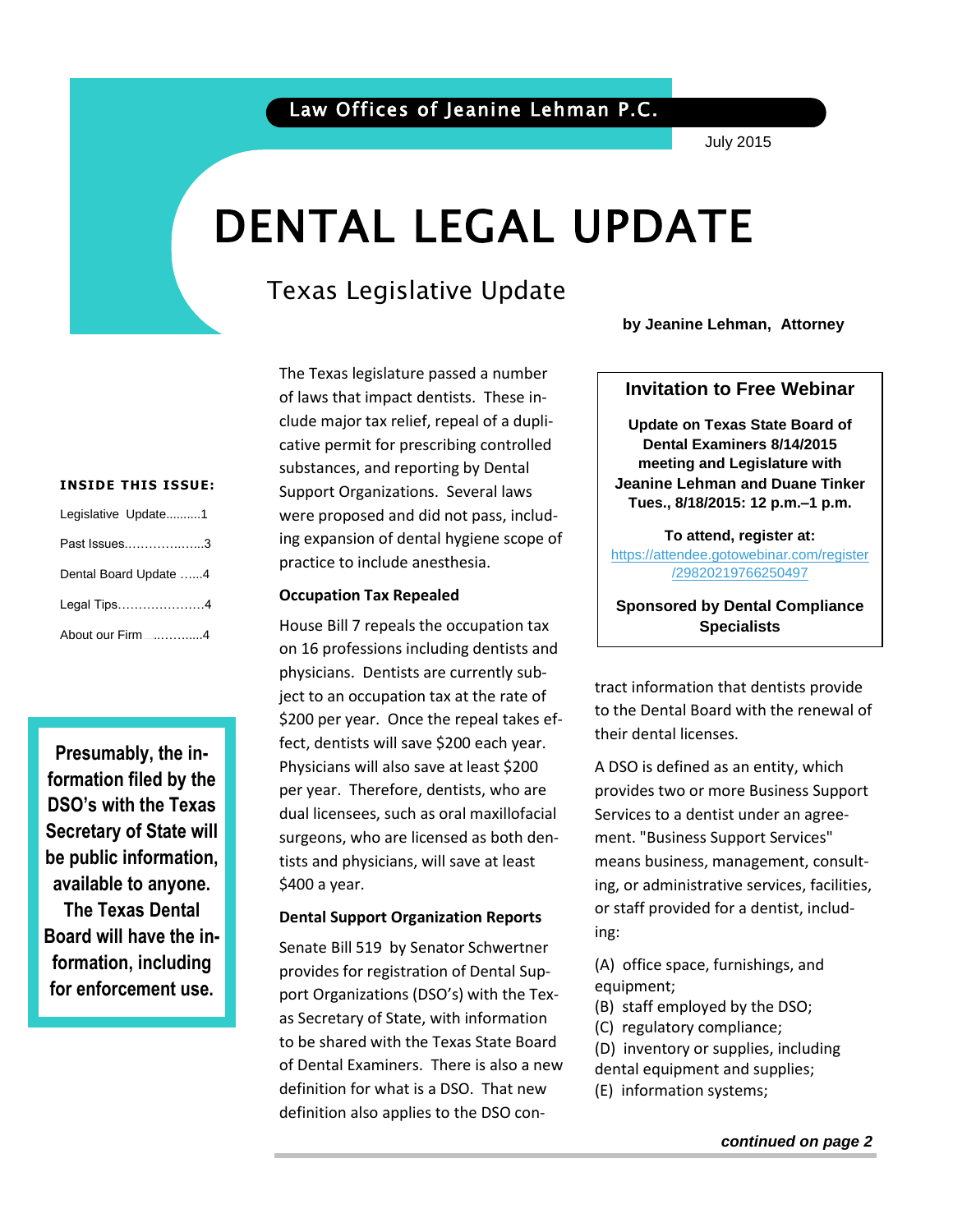#### **Speaking Requests**

For **Jeanine Lehman** and her colleagues to speak to professional and business groups on legal and practice management topics, please contact Jeanine Lehman at **(512) 918-3435** or [jeanine@jeanine.com](mailto:jeanine@jeanine.com)



ļ

#### **Website Favorites**

Law Offices of Jeanine Lehman P.C. [www.jeanine.com](http://www.jeanine.com/)

Capital Area Dental Society [www.capitalareadental.org](http://www.capitalareadental.org/)

Texas State Board of Dental **Examiners** [www.tsbde.state.tx.us](http://www.tsbde.state.tx.us/)

Texas Dental Association [www.tda.org](http://www.tda.org/)

> Texas Academy of General Dentistry [www.tagd.org](http://www.tagd.org/)

American Dental Association [www.ada.org](http://www.ada.org/)

Texas Legislature Online [www.capitol.state.tx.us](http://www.capitol.state.tx.us/)

Texas Constitution & Statutes [www.statutes.legis.state.tx.us](http://www.statutes.legis.state.tx.us/)

#### **Legislative Update** *(cont.) --*

(F) marketing and advertising;

(G) financial services;

(H) accounting, bookkeeping, or monitoring or payment of accounts receivable;

(I) payroll or benefits administration; (J) billing and collection for services and products;

(K) reporting and payment of federal or state taxes;

(L) administration of interest expense or indebtedness incurred to finance the operation of a business; (M) insurance services.

The DSO annual registration with the Secretary of State must include:

(1) DSO name and business address;

(2) name and business address of each dentist in Texas, who has an agreement with the DSO for the DSO to provide two or more Business Support Services;

(3) name of each dentist who owns 10% or more of the DSO; (4) name of each person who is not a

dentist and owns 10% or more of the DSO; and

(5) list of all Business Support Services provided to each dentist.

DSO's must also file a corrected registration each quarter as necessary. The Secretary of State will set the filing fees for registrations and corrections. DSO's which fail to file the registrations or corrections are subject to hefty penalties not to exceed \$1,000 a day. Enforcement is by the Texas Attorney General. DSO's are not required to register before February 1, 2016. The new law will cover entities traditionally viewed as DSO's, but may also cover other entities including, for example, consulting firms.

Fortunately, there are exemptions for accountants for accounting services only, attorneys for legal counsel only, insurance companies for insurance policies only, and entities only providing investment/financial advisory services.

Presumably, the information filed by the DSO's with the Texas Secretary of State will be public information, available to anyone. The Dental Board will also have the information, including for enforcement use.

#### **DPS Controlled Substances Permit Repealed**

To prescribe controlled substances in Texas, a Controlled Substances Registration with the Texas Department of Public Safety (DPS) and a Registration Under Controlled Substance Act of 1970 with the U.S. Drug Enforcement Agency (DEA) are required. This applies to Texas dentists, as well as other prescribers.

Texas dentists and other health care providers have been encountering significant delays in receiving their DPS controlled substances permits, even when they have timely filed their applications with DPS. This creates a major disruption to patient care and a hardship to dentists and other health care providers.

In a ray of sunshine, the Texas legislature passed Senate Bill 195, which repeals the requirement for the DPS controlled substances permit, provided that dentists and other prescribers

### page 2 DENTAL LEGAL UPDATE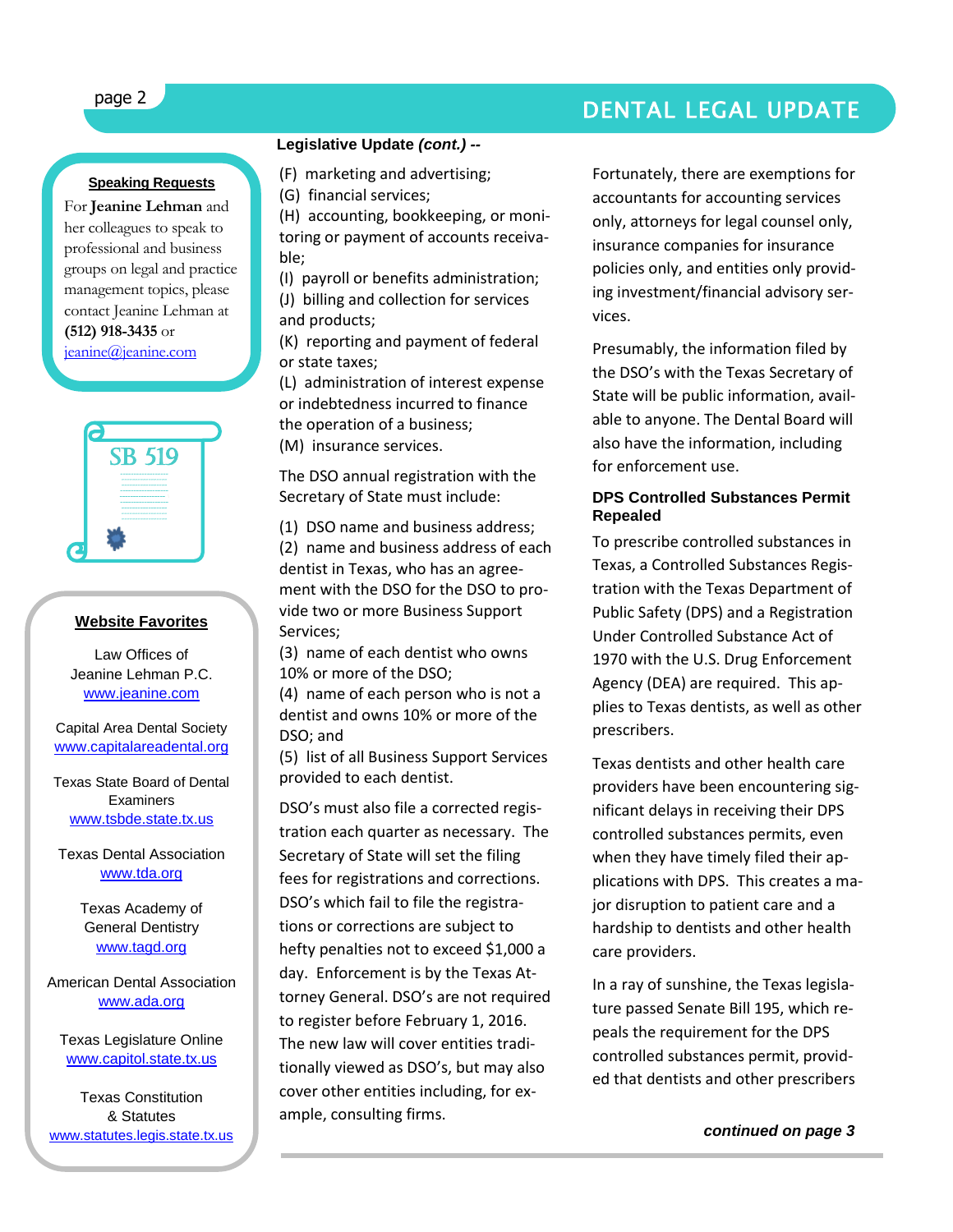### DENTAL LEGAL UPDATE **page 3**

#### **Legislative Update** *(cont.) --*

of controlled substances have a DEA permit to prescribe controlled substances. SB 195 also moves many of the controlled substances duties of the DPS to the Texas State Board of Pharmacy (TSBP). There are a number of transition steps in the new law, so much of the law will not take effect until well into 2016. Therefore, it is prudent to continue to obtain and renew DPS controlled substances registrations, until notification occurs that the DPS permits are no longer required.

The law amends the Health and Safety Code and the Occupations Code concerning prescriptions for certain controlled substances. The provisions of the law transfer the Texas Prescription Monitoring Program (TPMP) and the Prescription Access in Texas (PAT) database from DPS to TSBP. The law requires the transfer of prescription drug registration information from DPS to TSBP and the establishment of an accessible database for this information. The law also authorizes DPS to create a secure portal for independent access to the TPMP database.

The law authorizes TSBP to charge a fee to cover the cost of establishing and maintaining the registration database. Each agency which is covered by this legislation and licenses individuals or entities to prescribe or dispense controlled substances, including the Texas State Board of Dental Examiners, will be directed to increase the fees for occupational licenses, permits, or registrations, or use available excess funds, to operate the database program. A fee so imposed would be remitted to TSBP for the database program.

The law authorizes TSBP to adopt rules providing for certain pharmacists, health care providers, and employees or agents of an eligible practitioner to be enrolled in electronic access to information submitted to the TSBP, relating to prescriptions of certain controlled substances, at the time the person obtains or renews the person's applicable professional or occupational license or registration.

This will make it easier for dentists to enroll in the Prescription Access in Texas program, which helps detect "doctor shopping" and diversion of controlled substances.

#### **Franchise Tax Cut**

House Bill 32 reduces the franchise tax rate by 25% and raises the revenue threshold at which entities are eligible to use the EZ computation. This is a major tax cut and will help higher grossing dental practices which operate using a taxable entity, including solo and group dental practices.

The law lowers the franchise tax rate from 1 percent to 0.75 percent for taxable entities not primarily engaged in retail or wholesale trade, such as dental practices. The law lowers the franchise tax rate from 0.575 to 0.331 percent for entities electing to use the EZ computation to determine franchise tax liability. The law increases the maximum total revenue threshold at which entities are eligible to elect the EZ computation from \$10 million to \$20 million.

#### **What Did Not Pass**

A number of bills were proposed, but did not pass. They include:

Bills to define "improper influence on professional

#### *continued on page 4*

**Jeanine Lehman** is an Austin, Texas health law attorney who practices dental, health, real estate, and business law.

#### **Past issues of the Dental Legal Update are available at [www.jeanine.com](http://www.jeanine.com/)**

The information in this newsletter is not a substitute for legal advice. The information is general in nature and should not be relied upon as legal advice generally, nor is it applicable to any particular situation. For legal advice in a particular situation, the reader is advised to retain an attorney. For reprints, call **(512)**  918-3435 or email [jeanine@jeanine.com.](mailto:jeanine@jeanine.com) © 2015 Jeanine Lehman.